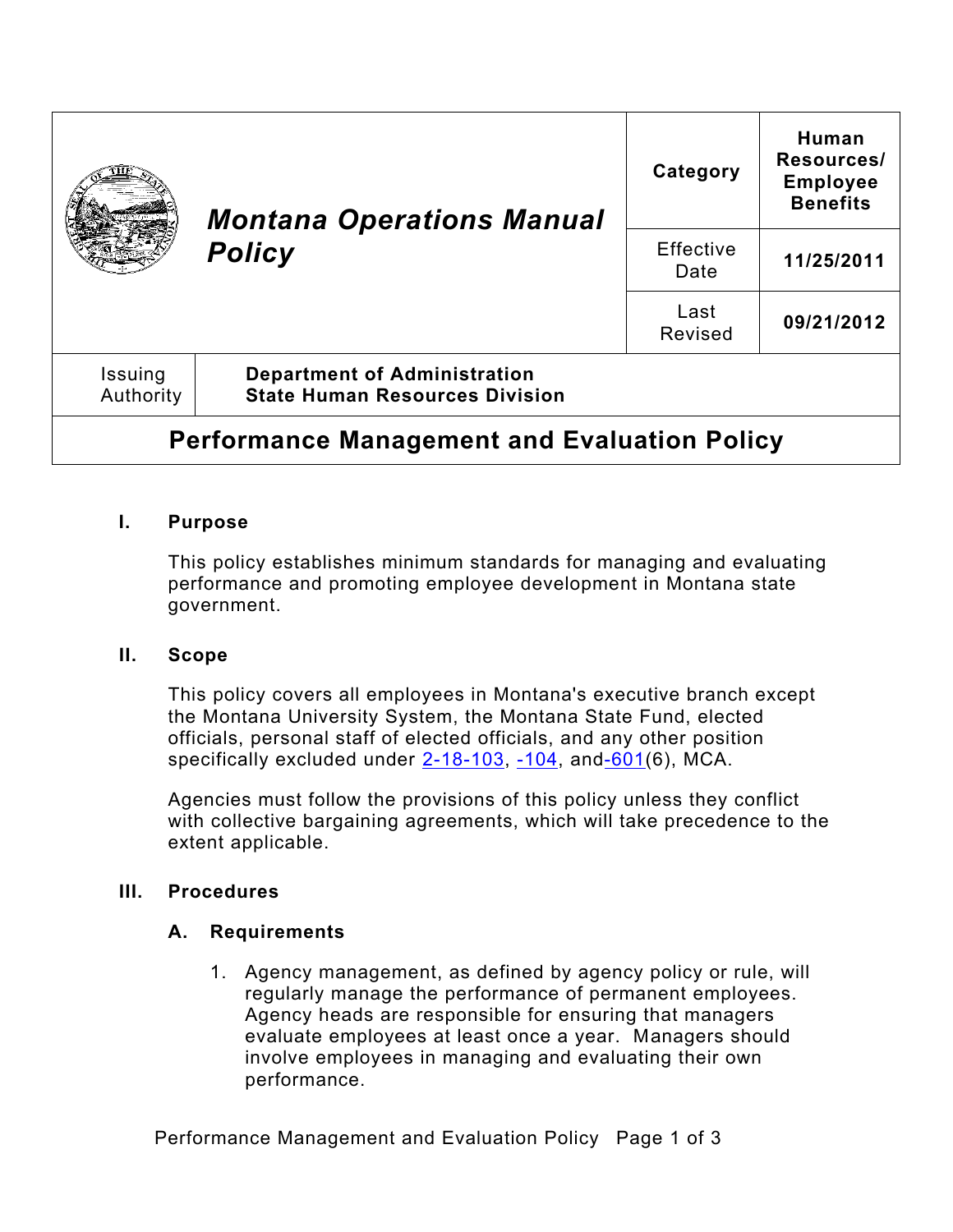- 2. Agency management will:
	- a. align performance management with the agency's mission and strategic plans, including objectives, goals, values, and vision; and
	- b. use employee performance goals and measures to further employee development whenever possible.
- 3. Agency management is encouraged to develop agency policies for managing and evaluating performance.
- 4. Nothing in this policy requires agency management to complete performance evaluations before initiating disciplinary action under the Discipline Handling Policy (ARM [2.21.6505](http://www.mtrules.org/gateway/Subchapterhome.asp?scn=2%2E21.65) et seq.).

# **B. Employee Evaluations**

- 1. Agency managers will evaluate employees on their performance. Managers may also evaluate employees on competencies required for the position or work unit, including employee behaviors.
- 2. Agency managers will discuss performance with their employees on a regular, ongoing basis.
- 3. Employees may submit written responses to performance evaluations, which will be retained with the evaluation in employee permanent personnel records. If an employee chooses to submit a response, the employee must submit the response to his or her supervisor or agency designee within 10 working days of the evaluation. Agency management may establish a longer response period in the agency's performance management policy.

### **C. Grievances**

- 1. Employees may not grieve the content of a performance management plan, the evaluation, or the reviewer's comments.
- 2. In accordance with the Grievance Policy (ARM [2.21.801](http://www.mtrules.org/gateway/ruleno.asp?RN=2%2E21%2E8010)0 et seq.), permanent employees may grieve certain procedural errors. Employees may file grievances if agency management:
	- a. fails to inform an employee he or she will be evaluated according to the process established by agency policy;